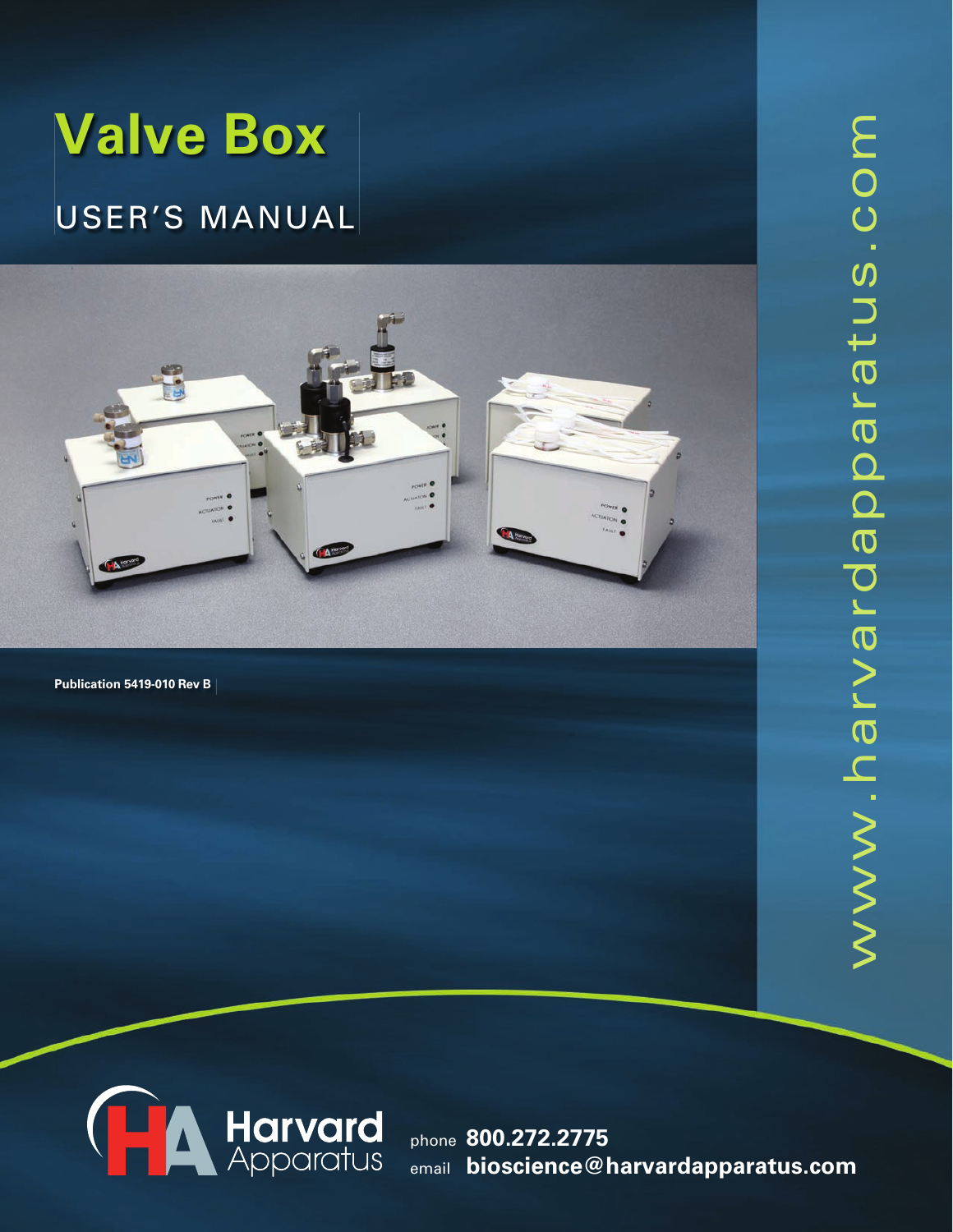$\overline{2}$ 

# **Table of Contents**

| <b>SUBJECT</b> | <b>PAGE NO.</b> |
|----------------|-----------------|
|                |                 |
|                |                 |
|                |                 |
|                |                 |
|                |                 |
|                |                 |
|                |                 |
|                |                 |
|                |                 |
|                |                 |
|                |                 |
|                |                 |
|                |                 |
|                |                 |
|                |                 |
|                |                 |

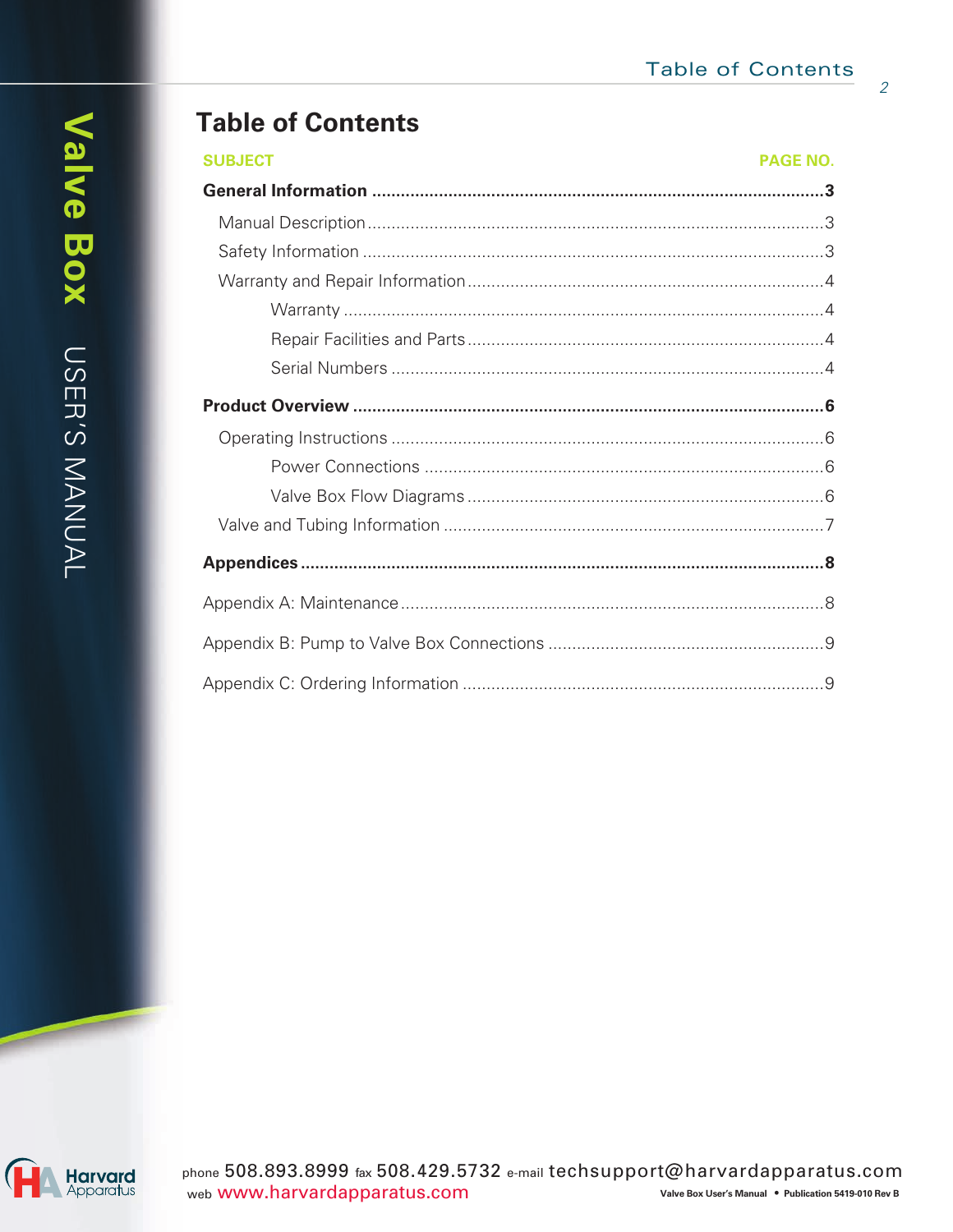# **General Information**

# **Manual Description**

This manual is designed to provide all information required to connect the valve box to your syringe pump and fluidic system.

# **SAFETY INFORMATION**

Please read the following safety precautions to ensure proper use of your valve box. If the equipment is used in a manner not specified, the protection provided by the equipment may be impaired.

## *To Prevent Hazard or Injury:* USE PROPER POWER SUPPLY

The valve box is supplied with an approved power supply and line cord. To maintain the safety integrity of the device, use only the following power supplies that was shipped with the device:

#### USE PROPER LINE CORD

Use only the specified line cord for this product and make sure line cord is certified for country of use. The operating voltage range for the valve boxes is 12 or 24 VDC (see spec page). The universal power supply operating voltage range is 100-240 VAC, 50-60 Hz. 115 VAC and 230 VAC versions differ only with the line cord supplied.

#### GROUND THE PRODUCT

This product is grounded through the grounding conductor of the power cord. To avoid electric shock, the grounding conductor must be connected to earth ground. Before making any connections to the input or output terminals of the product, ensure that the product is properly grounded.

#### MAKE PROPER CONNECTIONS

Make sure all connections are made properly and securely. Any signal wire connections to the unit must be no longer than 3 meters.

#### OBSERVE ALL TERMINAL RATINGS

Review the operating manual to learn the ratings on all connections.

#### AVOID EXPOSED CIRCUITRY

Do not touch any electronic circuitry inside of the product.

#### DO NOT OPERATE WITH SUSPECTED FAILURES

If damage is suspected on or to the product do not operate the product. Contact qualified service personnel to perform inspection.

#### ORIENT THE EQUIPMENT PROPERLY

Do not orient the equipment so that it is difficult to operate the disconnection device.

#### PLACE PRODUCT IN PROPER ENVIRONMENT

Review the operating manual for guidelines for proper operating environments.

#### OBSERVE ALL WARNING LABELS ON PRODUCT

Read all labels on product to ensure proper usage.



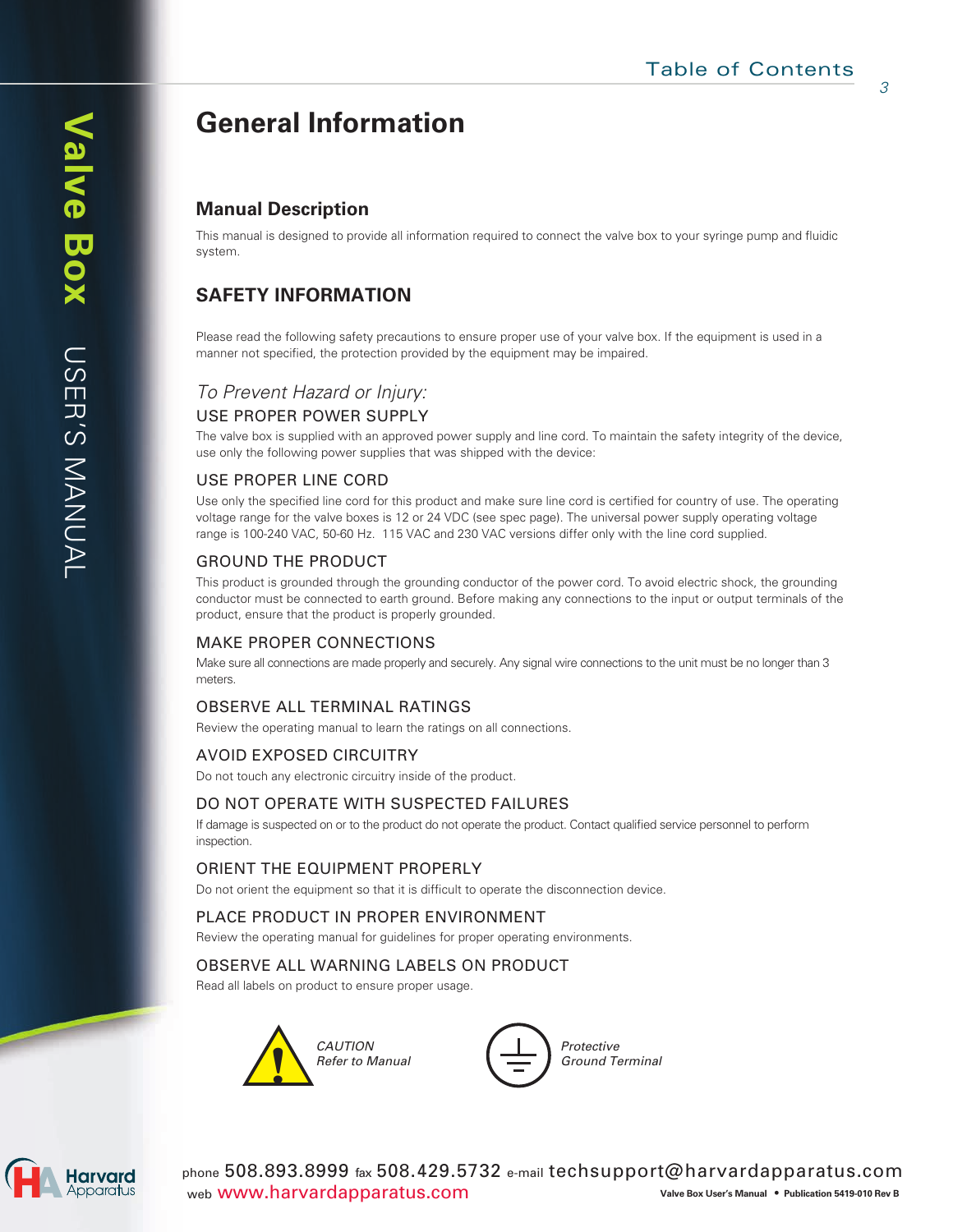# **WARRANTY AND REPAIR INFORMATION**

#### **Warranty**

Harvard Apparatus warranties this instrument for a period of one year from date of purchase. At its option, Harvard Apparatus will repair or replace the unit if it is found to be defective as to workmanship or materials. This warranty does not extend to damage resulting from misuse, neglect or abuse, normal wear and tear, or accident. This warranty extends only to the original consumer purchaser.

**IN NO EVENT SHALL HARVARD APPARATUS BE LIABLE FOR INCIDENTAL OR CONSEQUENTIAL DAMAGES**. Some states do not allow the exclusion or limitation of incidental or consequential damages so the above limitation or exclusion may not apply to you. **THERE ARE NO IMPLIED WARRANTIES OF MERCHANTABILITY, OR FITNESS FOR A PARTICULAR USE, OR OF ANY OTHER NATURE**. Some states do not allow this limitation on an implied warranty, so the above limitation may not apply to you.

If a defect arises within the warranty period, promptly contact **Harvard Apparatus, 84 October Hill Road, Holliston, Massachusetts 01746** using our toll free number 1-800-272-2775 or outside the US call 1–508-893- 8999. Email address is bioscience@harvardapparatus.com. Goods will not be accepted for return unless an RMA (returned materials authorization) number has been issued by our customer service department. The customer is responsible for shipping charges for non-warranty repairs. Please allow a reasonable period of time for completion of repairs or replacement. If the unit is replaced, the replacement unit is covered only for the remainder of the original warranty period dating from the purchase of the original device.

This warranty gives you specific rights, and you may also have other rights which vary from state to state.

#### **Repair Facilities and Parts**

Harvard Apparatus stocks replacement and repair parts. When ordering, please describe parts as completely as possible, preferably using a part number obtained from our Technical Support department. If practical, enclose a sample part or sketch. We offer a complete reconditioning service.

#### **Serial Numbers**

All inquiries concerning our product should refer to the serial number of the unit, located on the rear panel.



**! CAUTION:** FOR RESEARCH USE ONLY. NOT FOR CLINICAL USE ON PATIENTS.

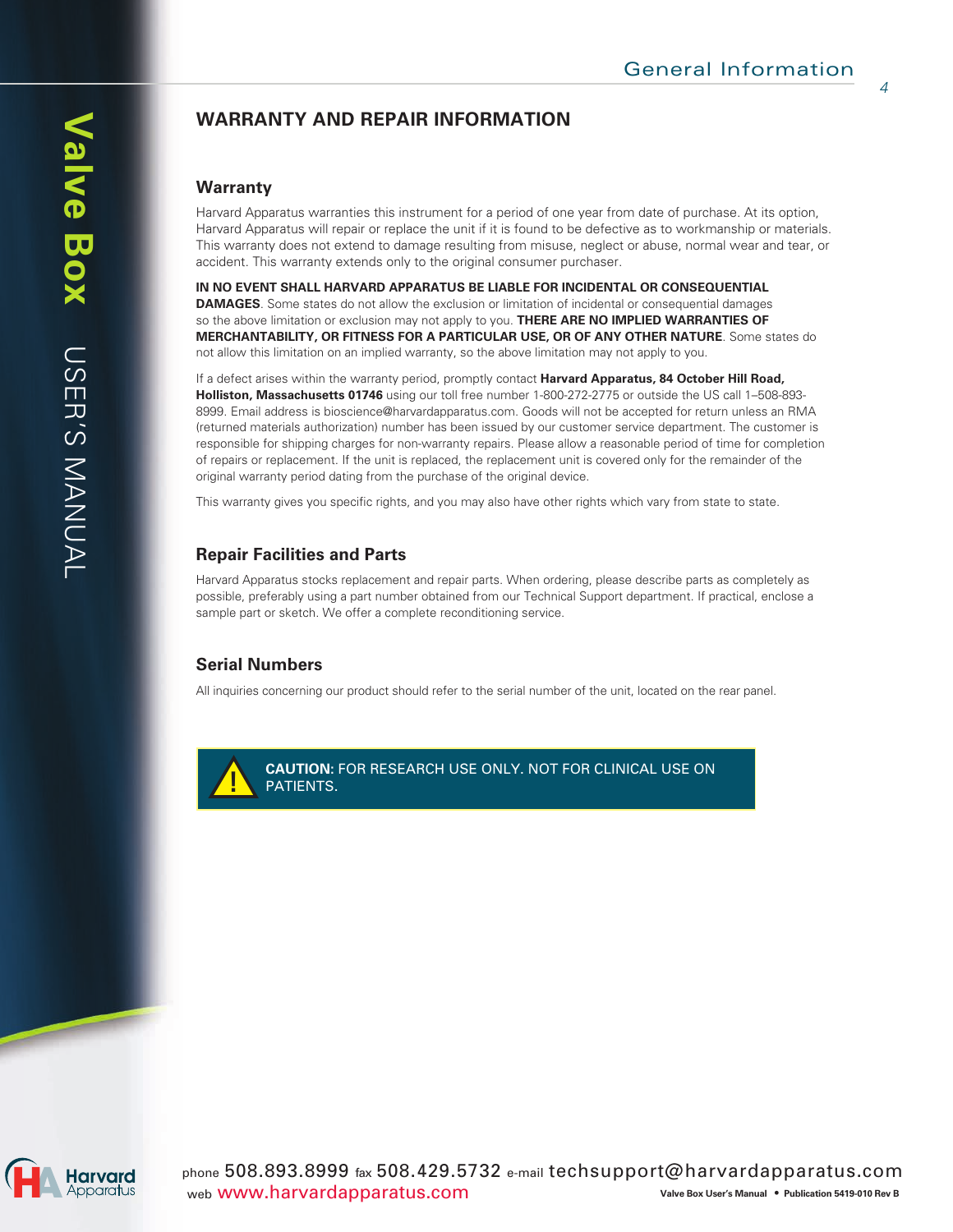Power (green LED)

*5*

# **Product Overview**

**Harvard** Apparatus

phone 508.893.8999 fax 508.429.5732 e-mail techsupport@harvardapparatus.com web www.harvardapparatus.com **Valve Box User's Manual • Publication 5419-010 Rev B**



POWER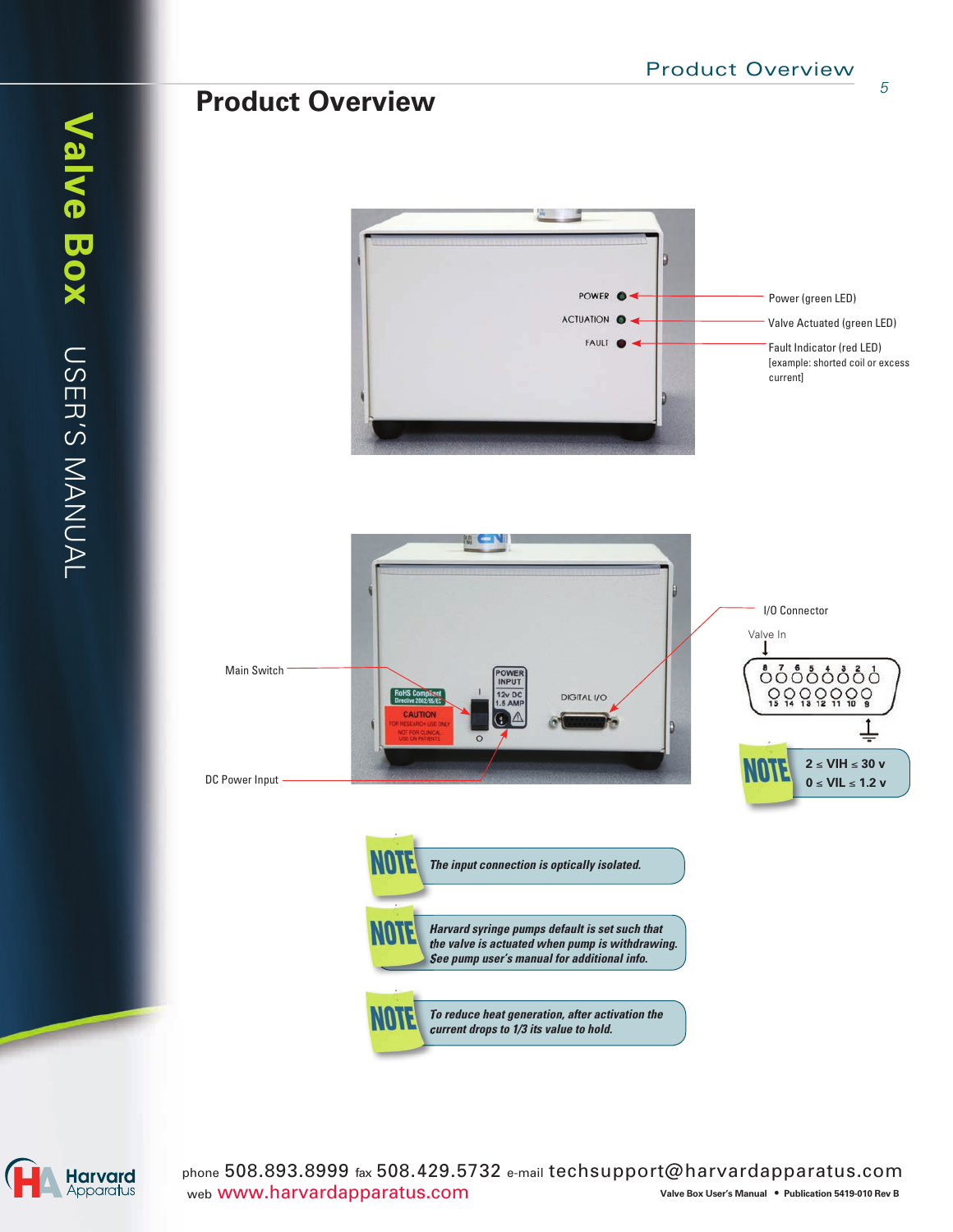# **OPERATING INSTRUCTIONS**

## **POWER CONNECTIONS**

- 1. Plug the power cord in. The Valve box has a DC power input connector on the rear of the unit. The operating range for the Valve box is 12 or 24 Vdc.
- 2. Turn on the main power switch.
- 3. Connect to valve box to pump. See Appendix B for connection details,

#### **Valve Box Flow Diagrams**

Auto Fill Valve Boxes: single valve - commonly used to reload syringe once it is empty or partially empty



**Continuous Delivery Valve Boxes:** dual mounted valves - commonly used with a PHD ULTRA Push/Pull or Pump 33



*For 2 discrete flow streams, make connections to both valves as done in the auto fi ll set up.*

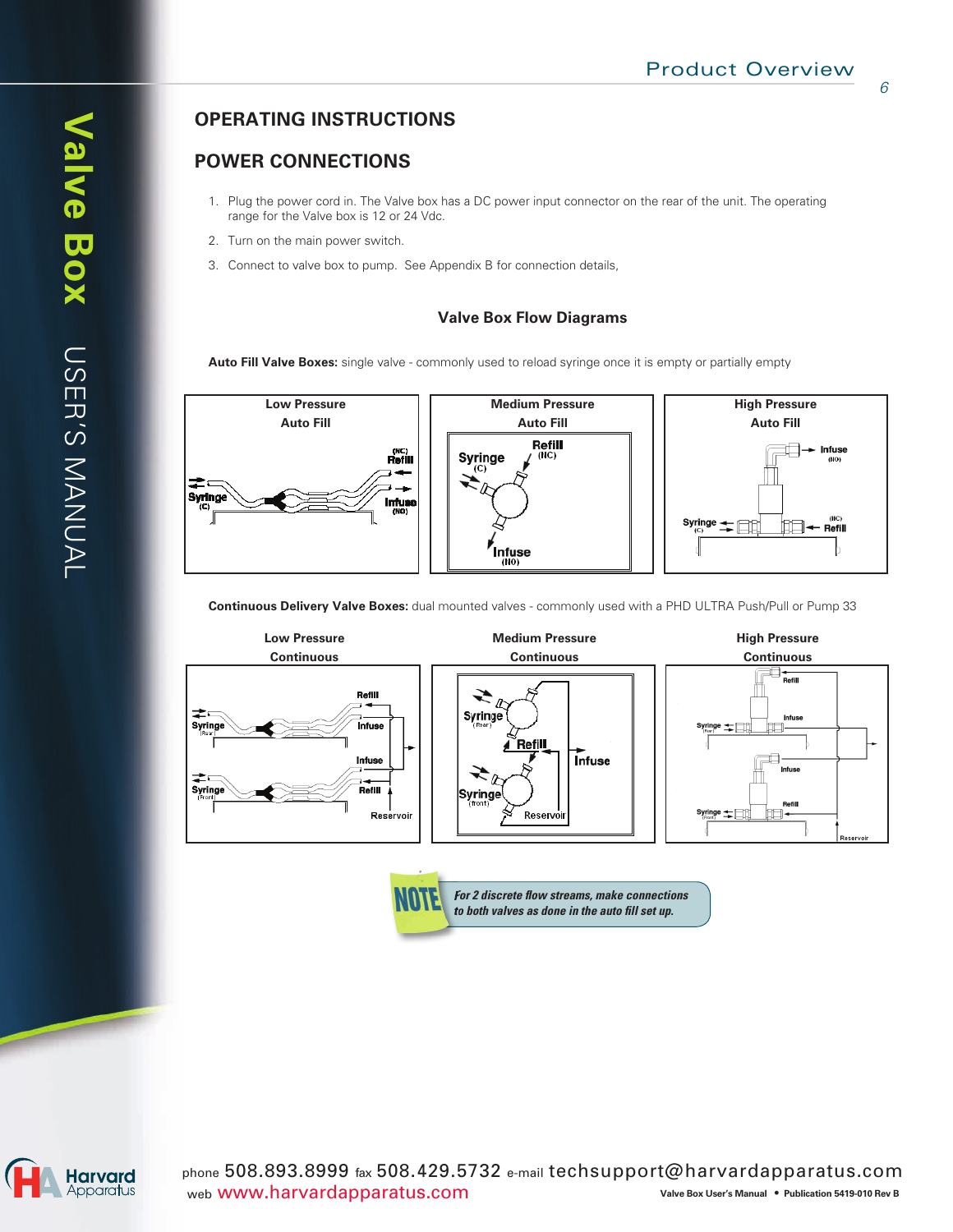### **VALVE AND TUBING INFORMATION**

#### **Low Pressure Valve Boxes:**

Pressure: 25 psi

Valve: pinch, supplied with C-flex tubing  $1/16$  ID  $\times$   $1/8$  OD



#### **Medium Pressure Valve Boxes:**

Pressure: 100 psi

Valve: Teflon for all wetted parts

3-port (1/4-28 with 1/16 OD tube fittings for plastic tubing



#### **High Pressure Valve Boxes:**

Pressure: 200 psi

Valve: 303 stainless steel with perofluroelestomer seals

3-port (1/8 inch NTP with 1/4 inch OD SWAGELOK fittings for stainless steel tubing)

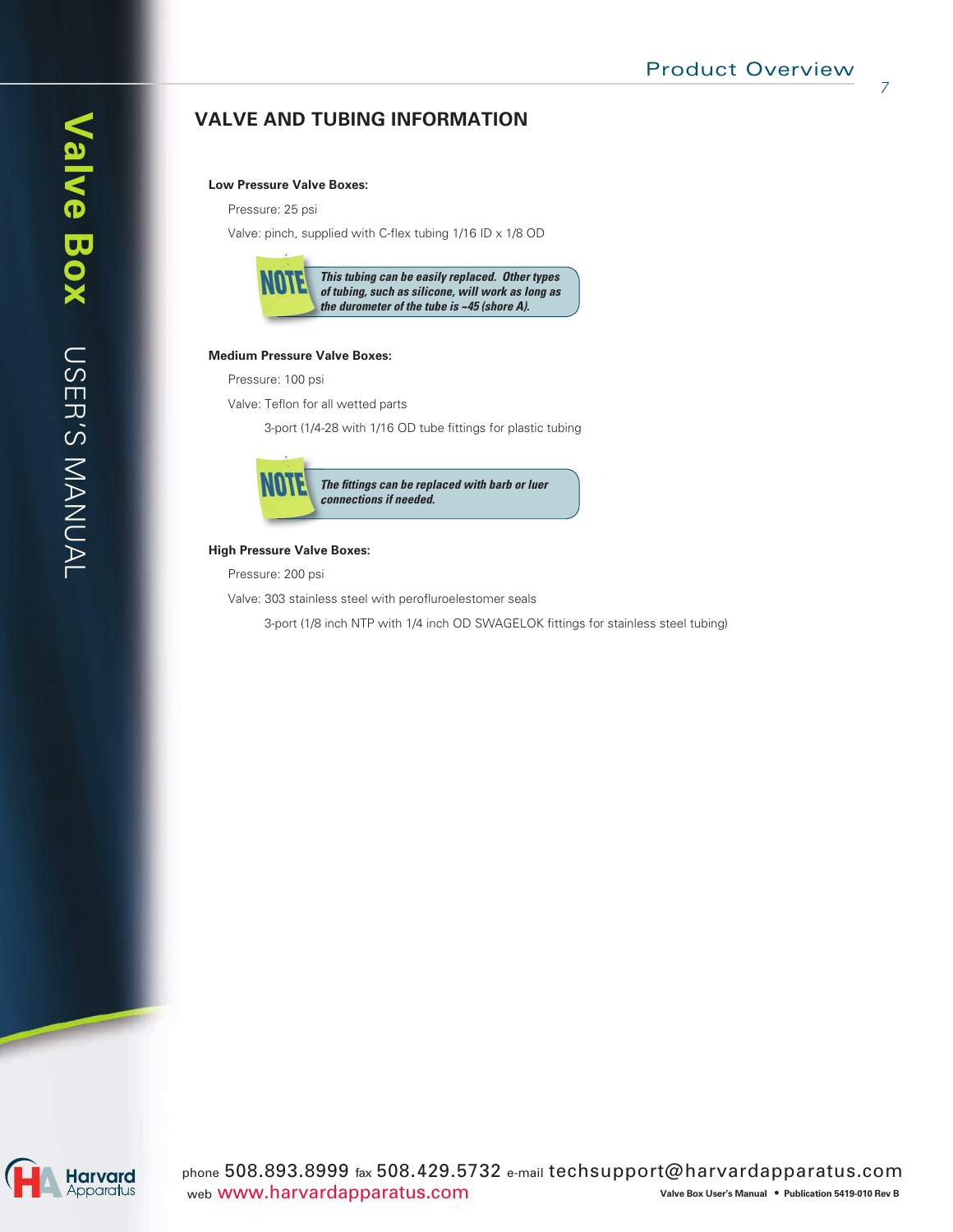# **APPENDIX A: MAINTENANCE**

#### **Maintenance**

Valve boxes require no special maintenance other than keeping them clean by avoiding accidental spills of pumped material.

To clean the exterior surfaces, use a lint-free cloth to remove loose dust. For more efficient cleaning, use a soft cloth dampened [not soaked] with water, an aqeuous solution of 75% isopropyl alcohol, or a mild detergent.

# **APPENDIX B: PUMP TO VALVE BOX CONNECTIONS**